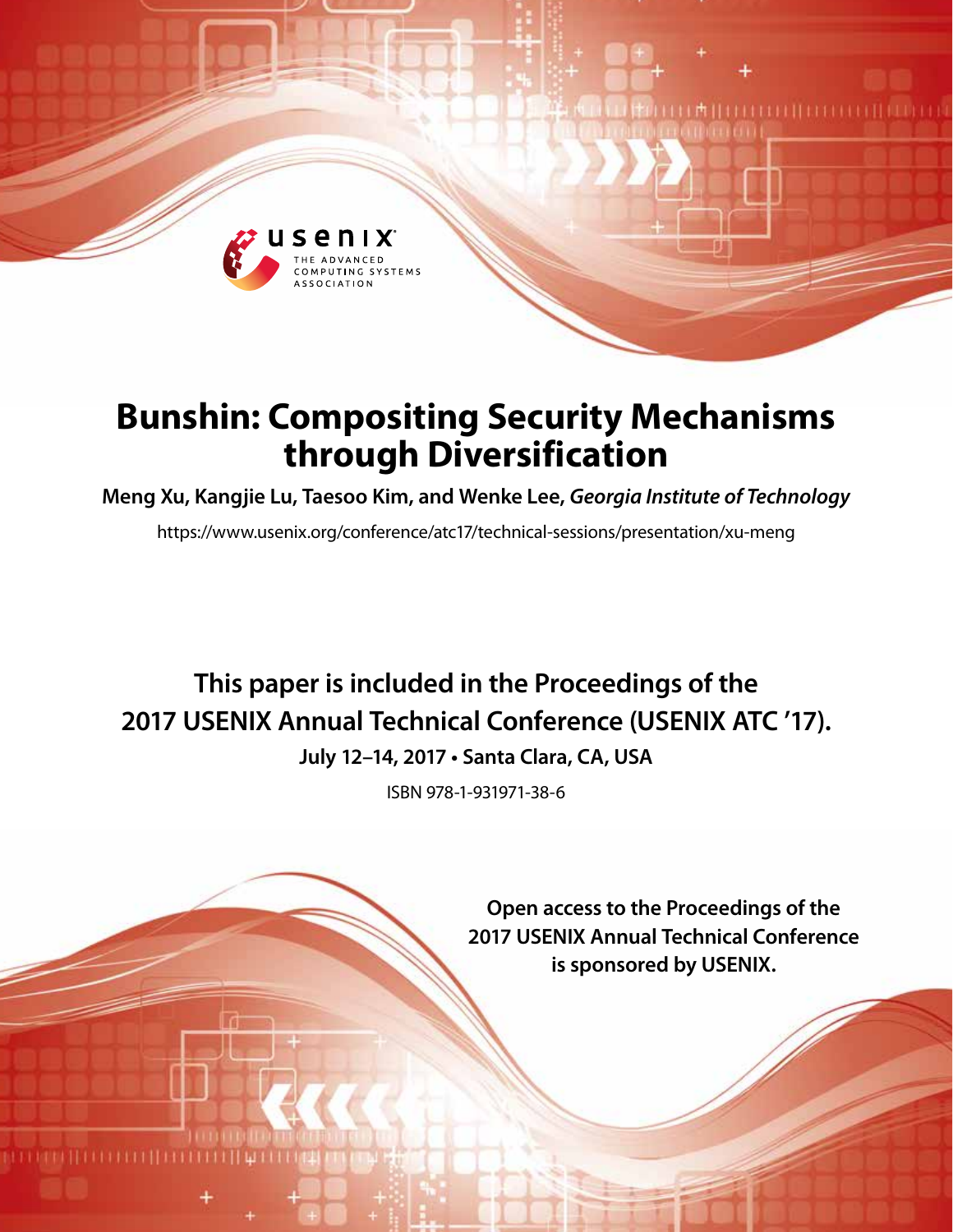# BUNSHIN: Compositing Security Mechanisms through Diversification

Meng Xu, Kangjie Lu, Taesoo Kim, Wenke Lee *Georgia Institute of Technology*

### Abstract

A number of security mechanisms have been proposed to harden programs written in unsafe languages, each of which mitigates a specific type of memory error. Intuitively, enforcing multiple security mechanisms on a target program will improve its overall security. However, this is not yet a viable approach in practice because the execution slowdown caused by various security mechanisms is often non-linearly accumulated, making the combined protection prohibitively expensive; further, most security mechanisms are designed for independent or isolated uses and thus are often in conflict with each other, making it impossible to fuse them in a straightforward way.

In this paper, we present BUNSHIN, an N-versionbased system that enables different and even conflicting security mechanisms to be combined to secure a program while at the same time reducing the execution slowdown. In particular, we propose an automated mechanism to distribute runtime security checks in multiple program variants in such a way that conflicts between security checks are inherently eliminated and execution slowdown is minimized with parallel execution. We also present an N-version execution engine to seamlessly synchronize these variants so that all distributed security checks work together to guarantee the security of a target program.

## 1 Introduction

Memory errors in programs written in unsafe languages (e.g., C/C++) have been continuously exploited by attackers [14]. To defeat such attacks, the security community has deployed many security mechanisms such as widely deployed W⊕X, which prevents code injection attacks by making Writable memory not eXecutable, and ASLR, which prevents attacks (e.g., code reuse) by making the address of target code/data unpredictable. However, recent attacks [34, 35] have shown that these mechanisms are not difficult to bypass. As such, more advanced techniques have been proposed. For example, SoftBound [28], CETS [29], and AddressSanitizer [33] (ASan) provide a high memory safety guarantee, CFI [1] and CPI [25] effectively mitigate control flow hijacking attacks, MemorySanitizer [36] (MSan) can mitigate information leaks caused by uninitialized read, and UndefinedBehaviorSanitizer [27] (UBSan) can detect the causes of undefined behaviors (e.g., null pointer dereference).

However, despite the large number of software hardening techniques proposed, few of them actually get adopted in practice. One reason is that the slowdown imposed by these mechanisms erases the performance gains that come

from low-level languages. Another reason is that each proposed technique tends to fix only specific issues while leaving the program vulnerable to other attacks. Comprehensive security protection is often demanded by missioncritical services such as web servers or cyber-physical systems in which a single unblocked attack could lead to disastrous consequences (e.g., heartbleed [16]).

In order to achieve comprehensive program protection, an intuitive method is to combine several techniques and enforce them together in a target program. Unfortunately, this is often not viable in practice for two reasons: 1) Runtime slowdown increases unpredictably after fusing different techniques. For instance, in an already highly optimized build [29], combining Softbound and CETS yields a 110% slowdown–almost the sum of each technique individually; 2) Implementation conflicts prevent direct combination because most techniques are not designed with compatibility in mind. For instance, MSan makes the lower protected area inaccessible, while ASan reserves the lower memory as shadow memory. Re-implementing these techniques for better compatibility requires significant engineering effort if it is even possible.

In the meantime, hardware is becoming cheaper and more powerful. The increasing number of CPU cores combined with larger cache and memory size keeps boosting the level of parallelism, making it practical to improve software security through a technique known as N-version programming [5, 9, 20, 44]. As part of this trend, the N-version scheme is particularly suitable to multi-core architectures because replicas can run on cores in parallel.

An N-version system typically requires careful construction of N variants that are both functionally similar in normal situations and behaviorally different when under attacks. Hence, although each program version may be vulnerable to certain types of attacks, the security of the whole system relies on the notion that an attacker has to simultaneously succeed in attacking all variants in order to compromise the whole system. This property of the N-version system gives us insight on how to provide strong security to a program and yet not significantly degrade its end-to-end performance. That is, by distributing the intended security to N program variants and synchronizing their execution in parallel, we can achieve the same level of security with only a portion of its running time plus an overhead for synchronization. Hence, the challenges lie in how to produce the program variants in a principled way and how to synchronize and monitor their executions efficiently and correctly.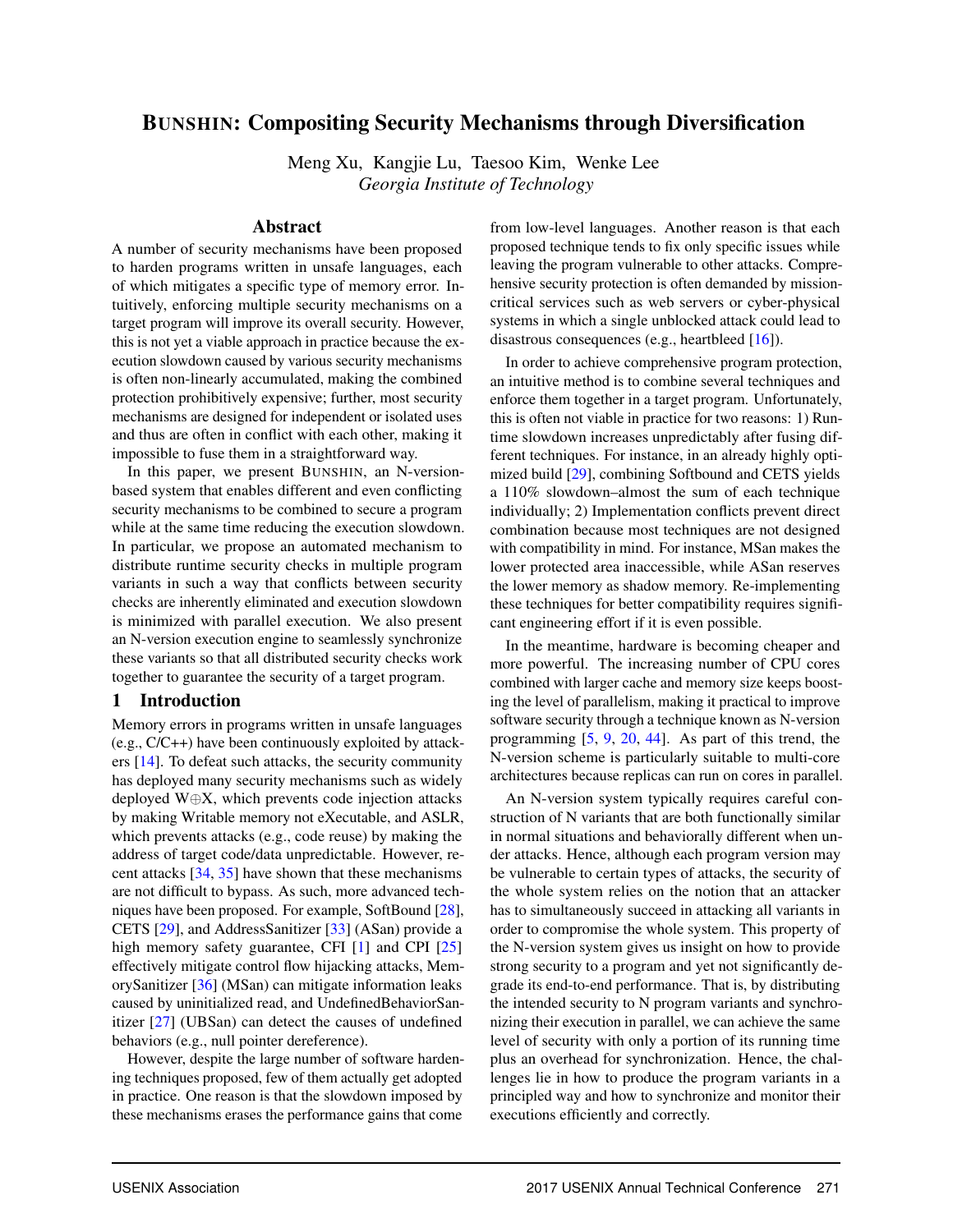In this paper, we introduce BUNSHIN, an N-versionbased approach to both minimize the slowdown caused by security mechanisms and seamlessly unify multiple security mechanisms without re-engineering efforts to any individual mechanism. In short, BUNSHIN splits the checks required by security mechanisms and distributes them to multiple variants of a program in automated and principled ways to minimize execution slowdown. By synchronizing the execution of these variants, BUNSHIN guarantees comprehensive security for the target program.

While the N-version mechanism has been well studied primarily for fault-tolerance [5, 9, 21], BUNSHIN aims at improving a program's security and enabling the composition of multiple security mechanisms with automated protection distribution mechanisms. In addition, BUNSHIN is a practical system as it does not require extra modification to the system or compilation toolchain. BUNSHIN supports state-of-the-art mechanisms like ASan, MSan, UB-San, Softbound, and CETS. We have tested it on a number of C/C++ programs, including SPEC2006, SPLASH-2x, PARSEC benchmarks, Nginx, and Lighttpd web servers. Through three case studies, we show that 1) the slowdown for ASan can be reduced from 107% to 65.6% and 47.1% by distributing the sanity checks to two and three variants, respectively; 2) the slowdown for UBSan can be reduced from 228% to 129.5% and 94.5% by distributing the subsanitizers to two and three variants, respectively; and 3) the time overhead for unifying ASan, MSan, and UBSan with BUNSHIN is only 4.99% more than the highest overhead of enforcing any of the three sanitizers alone. In summary, our work makes the following contributions:

- We propose an N-version approach to enable different or even conflicting protection techniques to be fused for comprehensive security with efficiency.
- We present an improved NXE design in terms of syscall hooking, multithreading support, and execution optimization.
- We have implemented BUNSHIN and validated the effectiveness of BUNSHIN's NXE and the protection distribution mechanisms in amortizing the slowdown caused by state-of-the-art security mechanisms.

The rest of the paper provides background information and compares BUNSHIN with related works  $(\S2)$ , describes the design and implementation of BUNSHIN  $(\S3, \S4)$ , presents evaluation results  $(\S5)$ , discusses its limitations and improvements  $(\S6)$ , and concludes  $(\S7)$ .

#### 2 Background & Related Work

#### 2.1 Memory Errors vs. Sanity Checks

Memory errors occur when the memory is accessed in an unintended manner [37]. The number of reported memory errors is still increasing [14] and severe attacks (e.g., heartbleed [16]) exploiting memory errors emerge from time to time. We provide a taxonomy in Table 1

| <b>Memory Error</b> | <b>Main Causes</b>                                                                | Defenses                      |  |
|---------------------|-----------------------------------------------------------------------------------|-------------------------------|--|
| Out-of-bound r/w    | lack of length check<br>format string bug<br>integer overflow<br>bad type casting | SoftBound [28]<br>ASan [33]   |  |
| Use-after-free      | dangling pointer<br>double free                                                   | <b>CETS</b> [29]<br>ASan [33] |  |
| Uninitialized read  | lack of initialization<br>data structure alignment<br>subword copying             | MSan [36]                     |  |
| Undef behavior      | pointer misalignment<br>divide-by-zero<br>null pointer dereference                | UBSan $[27]$                  |  |

Table 1: A taxonomy of memory errors. We assume the program is not malware. This taxonomy is mainly derived from two systematic survey papers [37, 38].

to summarize the errors. In particular, any vulnerability that may change a pointer unintentionally can be used to achieve out-of-bound reads/writes. Use-after-free and uninitialized read are usually caused by logic bugs (e.g., double-free and use-before-initialization) or compiler features (e.g., padding for alignment). Undefined behaviors can be triggered by various software bugs, such as divideby-zero and null-pointer dereferences.

How to defend a program against memory errors has been extensively studied in recent years. For each category in Table 1, we are able to find corresponding defenses. In this paper, we are particularly interested in the *sanitizer*-style techniques because they thoroughly enforce sanity checks in the program to immediately catch memory errors before they are exploited.

#### 2.2 N-version System

The concept of the N-version system was initially introduced as a software fault-tolerance technique [9] and was later applied in enhancing software security [5, 20, 39, 44]. In general, the benefit of the N-version system is that an attacker is required to simultaneously compromise all variants with the same input in order to take down the whole system. To achieve this benefit, an N-version system should have at least two components: 1) a variant producer that generates diversified variants based on predefined principles and 2) an execution engine (NXE) that synchronizes and monitors the execution of all program variants. We differentiate BUNSHIN with related works along these two lines of work.

Diversification. Diversification techniques represent the intended protection goal of an N-version system, for example, using complementary scheduling algorithms to survive concurrency errors [39]; using dynamic control-flow diversity and noise injection to thwart cache side-channel attacks [11]; randomizing sensitive data to mitigate privacy leaks [8, 45]; running multiple versions to survive update bugs [20]; using different browser implementations to survive vendor-specific attacks [44]. Diversifica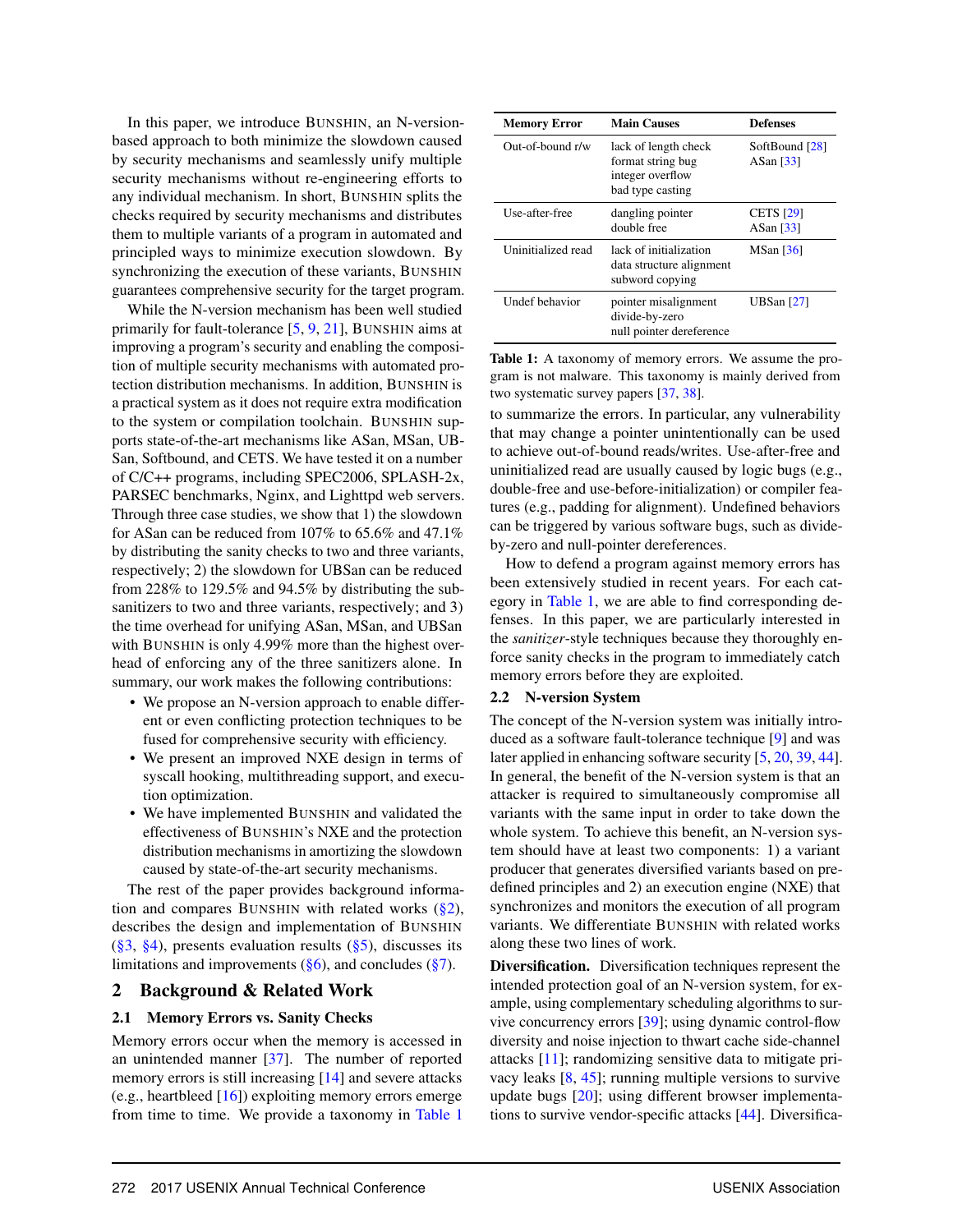tion can also be done in load/run time such as running program variants in disjoint memory layouts to mitigate code reuse attacks [7, 10, 41].

Differently, BUNSHIN aims to reduce the execution slowdown and conflicts of security mechanisms. To achieve this goal, two protection distribution mechanisms are proposed. Partial DA checking [31] also attempted to improve the performance of dynamic analysis with the N-version approach. However, it does not provide any protection distribution mechanism; instead it just insecurely skips checking some syscalls to improve performance. In addition, attacks can be completed by exploiting the vanilla variant before other protected variants find out. In contrast, BUNSHIN proposes two principled diversification techniques to achieve this goal and also presents a more robust NXE with thorough evaluation.

NXE. Depending on how the program variants are generated, an NXE is designed to synchronize variants at different levels, such as instruction/function level [39], syscall level [7, 10, 21, 24, 32, 42] or, file/socket IO level [44]. BUNSHIN shares some common features with other syscall-based NXE systems, including syscall divergence comparison (both sequence and arguments), virtual syscall and signal handling, and a leader-follower execution pattern backed by a ring-buffer-based data structure for efficient event streaming [21, 24, 42]. However, BUNSHIN differs from these works in the following ways:

*Syscall hooking.* Prior works hook syscalls using a customized kernel [10], which jeopardizes its deployability; using the Linux ptrace mechanism, which causes high synchronization overhead due to multiple context switches per each syscall [7, 10, 32, 42]; or binaryrewriting the program to redirect a syscall to a trampoline [21], which may break the semantics of the program when replacing an instruction with fewer bytes with one with more bytes. MvArmor [24] leverages Dune [3] and Intel VT-x. However, it incurs a high overhead for syscalls that needs passthrough and is also subject to the limitations of Dune (e.g., signal and threading). To tackle these issues, BUNSHIN hooks syscalls by temporarily patching the syscall table with a loadable kernel module.

*Multithreading support.* Multithreading support varies in proposed NXEs, such as allowing only processes to be forked, not threads [10]; enforcing syscall-ordering across the threads [21, 24, 32], which can easily cause deviations, as not all threading primitives involves syscalls (e.g., pthread\_mutex\_lock); and using CPU page fault exception to synchronize all memory operations [7], which leads to high overhead. None of these works are evaluated on multithreading benchmarks like PARSEC or SPLASH-2x. ReMon [42] seems to have a similar level of support for multithreading as BUNSHIN—race-free programs by injecting synchronization agents into the compiled binary, as discussed in [40]. BUNSHIN borrows the *weak determinism* concept from the deterministic multithreading (DMT) domain and fully describes its design and implementation details to support it. BUNSHIN also identifies its limitations and potential solutions.

#### 2.3 Security/performance Trade-offs

Another approach to fit security into the performance budget is to devise a subset of protections from a full-fledged technique. Compared with Softbound [28], which handles both code and data pointers, CPI [25] only instruments code pointers, which are less prevalent but more critical to code-reuse attacks [34]. Since the number of sanity checks inserted is dramatically reduced, CPI reduces the performance overhead from about 70% to 8.4%. Similarly, ASAP [43] keeps less commonly executed (i.e., less costly) checks and removes hot checks. However, selective protections sacrifice security. The assumption that security is proportional to sanity check coverage is not valid in many cases. More specifically, say a program contains two exploitable buffer overflow vulnerabilities; eliminating only one does not actually improve the security, as one bug is enough for the adversary to launch the attack. Unlike CPI and ASAP, BUNSHIN is a novel concept to reduce the slowdown caused by security mechanisms without sacrificing any security.

## 3 Design

In a typical N-version system, program variants are executed in parallel and synchronized by an execution engine to detect any behavior divergence. The whole system terminates only when all variants have terminated. Therefore, the overall runtime of an N-version system can be decomposed into two parts: 1) the time required to execute the slowest variant, and 2) any additional time used for variant synchronization and monitoring.

## 3.1 Protection Distribution Principle

BUNSHIN's protection distribution applies to *sanitizer*style techniques, which have three properties: 1) They enforce security via instrumenting the program with runtime checks; 2) All the checks instrumented are independent of each other in terms of correctness; and 3) A sanity check alters control flow when and only when the check fails, i.e., the program behaves normally when no memory errors or attacks are present. The majority of memory error prevention techniques are *sanitizer*-style, including stack cookies, CFI, CPI, SAFECode, ASan, MSan, UBSan, Softbound, and CETS, which is also the foundation of profiling-guided security retrofitting such as ASAP [43] and Multicompiler [19].

These properties allow BUNSHIN to 1) measure runtime overhead imposed by the sanitizer as well as remove sanity checks; 2) split the program to allow only portions of the program to be instrumented with sanity checks; 3) split the set of security techniques to allow only selected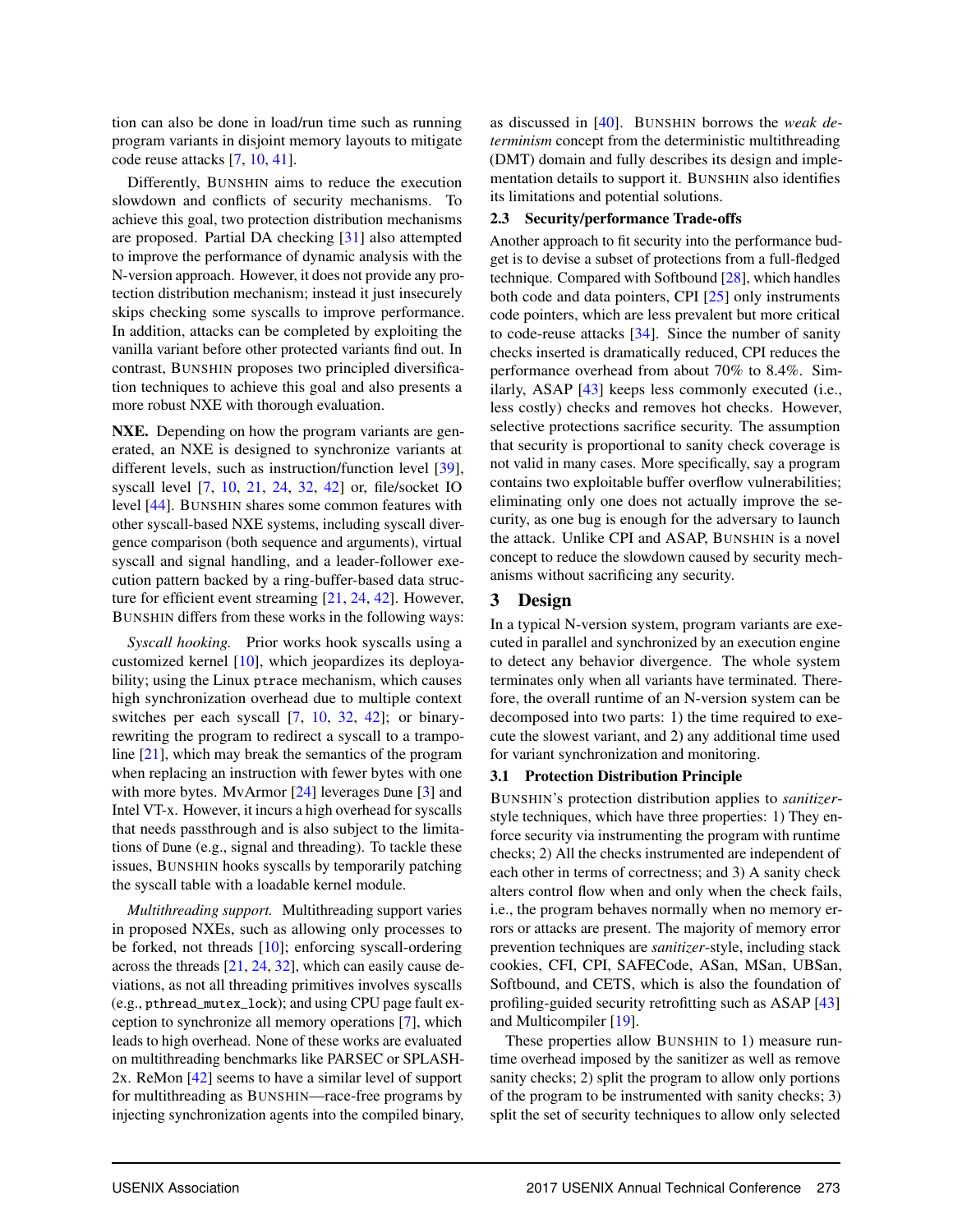checks to be enforced; and 4) produce functionally similar program variants such that BUNSHIN can synchronize their executions and reason about behavior divergences. BUNSHIN distributes checks with two principles.

*Check distribution* takes a single security technique (e.g., ASan) as it is and distributes its runtime checks on a program over N program variants. Specifically, BUNSHIN first splits the program into several disjoint portions and then generates a set of variants, each with only one portion of the program instrumented by the technique. Since only a fraction of the code is instrumented with security checks, the slowdown for each variant is smaller compared with a fully instrumented program. And given that all portions of the target program are covered through the collection of the variants, the security protection is the same as if the security mechanism is applied to the whole program.

In the example of ASan, the splitting unit is every function in the program and for a 3-variant split, after *check distribution*, each variant has <sup>1</sup> ⁄<sup>3</sup> functions instrumented with sanity checks and the other  $\frac{2}{3}$  uninstrumented, while collectively, all functions are covered.

It is worth noting that instrumentations added by sanitizers fall into two categories: metadata maintenance (e.g., bound and alias information in the example of ASan or SoftBound) and sanity checks. BUNSHIN does not remove instructions related to metadata maintenance, as removing them will break the correctness of a sanitizer.

*Sanitizer distribution* takes multiple security techniques and distributes them over N variants. Specifically, BUNSHIN first splits these security mechanisms into several disjoint groups whereby each group contains security mechanisms that are collectively enforceable to the program, i.e., they do not conflict with each other. Since only a subset of the intended protections is enforced on each variant, the slowdown for each variant is smaller compared with the case when all protection techniques are enforced on the same program (if ever possible). Another important benefit of *sanitizer distribution* is that by distributing security mechanisms to multiple program variants, any conflicts between them (e.g., ASan and MSan) can be avoided without re-engineering these security mechanisms. Since all intended protections are enforced through the collection of variants, the overall protection is the same as if all mechanisms are applied to the whole program.

In the example of UBSan, the splitting unit is every sub-sanitizer in UBSan, such as integer-overflow and divide-by-zero. For a 3-variant split, after *check distribution*, each variant has a disjoint set of sub-sanitizers (i.e., integer-overflow appears in only one variant), while collectively, all sub-sanitizers are covered.

Due to space constraints, interested readers may find a formal modeling of BUNSHIN's protection distribution principles at <http://arxiv.org/abs/1705.09165>.



Figure 1: Variant generator workflow

#### 3.2 Automated Variant Generator

Figure 1 illustrates the high-level workflow of the variant generator. The generator first compiles the target program without any security mechanisms enforced and runs it with the profiling tool to get a baseline profile. In the *check distribution* case, the generator then compiles and profiles the program with the intended security mechanism. In the *sanitizer distribution* case, the generator compiles and profiles the program multiple times, each time with one of the intended security mechanisms. The overhead profile is derived by comparing the securityenforced profiles with the baseline profile. In the next step, the generator runs the overhead distribution algorithm with the intended number of splits (the N value) and creates N build configurations for the compilers, each corresponding to one program variant. The goal is to distribute the overhead measured by the profiling step *fairly* to each variants such that all variants finish execution at approximately the same time. Finally, the generator compiles the program N times, each with a different build configuration, to get N program variants.

Profiling. BUNSHIN relies on profiling to obtain the runtime slowdown numbers as the inputs to the overhead distribution algorithm. We choose to explicitly rely on profiling because it is a reliable way to obtain the actual cost of a particular sanity check without making assumptions about the nature of the program or the sanitizer. It also takes in the effect of not only extra CPU cycles required to run the check, but also the side effects on cache-line usage, register pressure, or memory allocations. However, the profiling approach does require an adequate and representative workload to simulate the usage patterns in a production environment. Fortunately, for many projects, such a workload is often available in a form of test suites, which can be directly used to build a profile. More sophisticated profiling tools [2, 15] are orthogonal to BUNSHIN and can be leveraged to improve the overhead profiling if necessary. After profiling, the sanity checks are distributed to N variants in a way that the sum of overhead in each variant is almost the same.

Variant compiling. Variant compiling for *check distribution* is essentially a "de-instrumentation" process that involves deleting the instructions that are only used for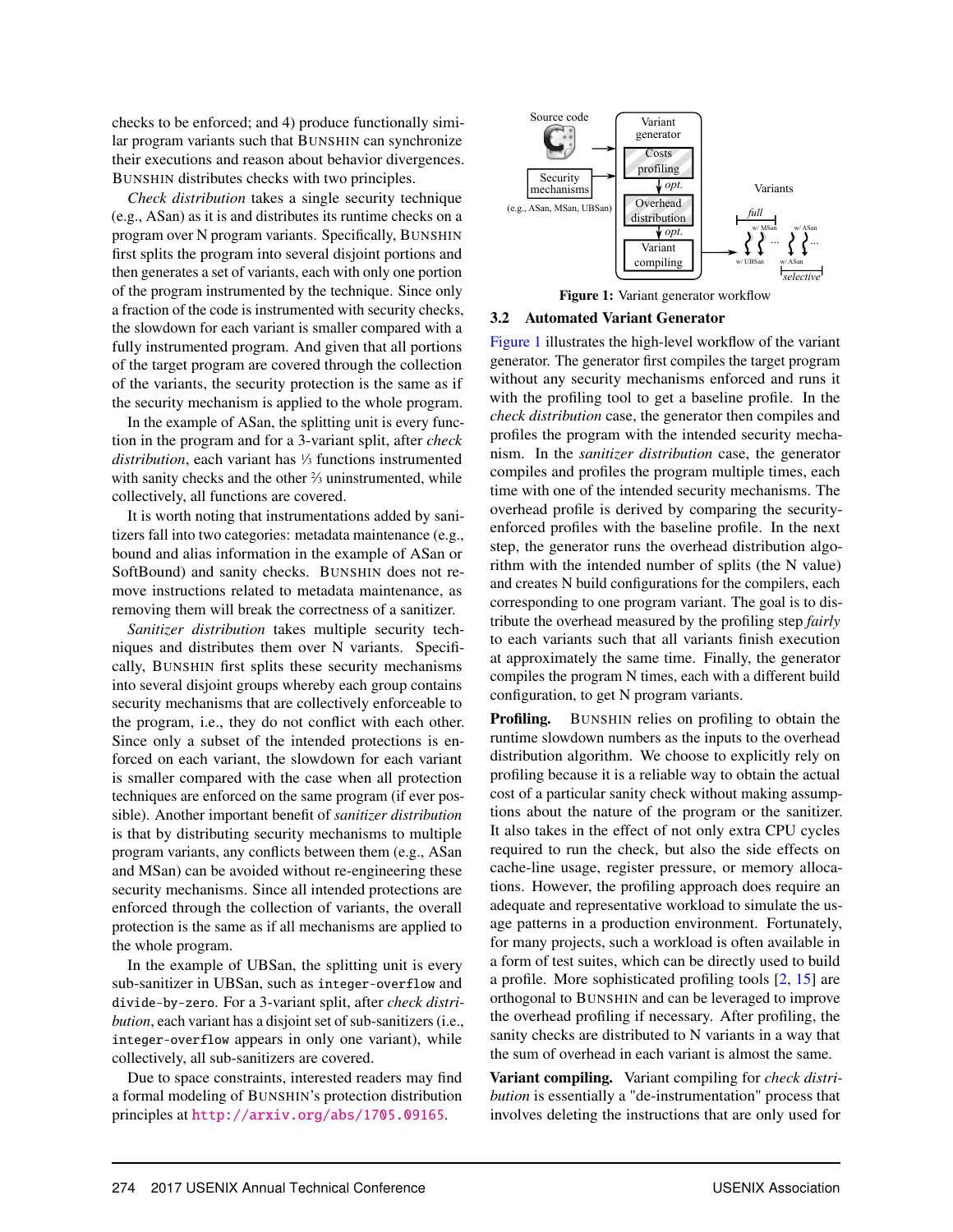

Figure 2: General synchronization procedure. The synchronization is triggered when the syscall is trapped into kernel, as denoted by  $\mathbb{O} \mathbf{O}$  in both the leader and follower path. The leader then checks-in the syscall arguments to the shared slot  $(Q)$ , executes the syscall  $(Q)$ , and turns-in the execution results in the shared slot  $(4)$ . A follower first checks whether the syscall arguments stored in the slot match its own arguments  $\circ$ ) and if they match, directly fetches the results from sync slot ( $\bigcirc$ ) without actually performing the syscall. The difference between *lockstep* mode and *ring-buffer* mode lies in whether step  $\circled{3}$  for the leader can be performed before step  $\bullet$  for all followers is completed.

sanity checks instrumented by sanitizers. In order to collect such instructions for deletion, BUNSHIN uses data and control dependence information maintained during the compilation process and performs *backward slicing* to automatically collect sanity check-related instructions and discard them. Variant compiling for *sanitizer distribution* is trivial, as it can be done by simply compiling the program with the compilation settings a user would normally use for those sanitizers, as long as the sanitizers used to harden the program are collectively enforceable.

#### 3.3 N-version Execution Engine

BUNSHIN's NXE synchronizes the executions of N program variants and makes them appear as a single instance to any external entity. We present and justify various design efforts to improve BUNSHIN's NXE in efficiency and robustness.

Strict- and selective- lockstep. To synchronize the leader and the follower instances, a lockstep at syscalls is required. BUNSHIN provides two lockstep modes: *strictlockstep* and *selective-lockstep*. In *strict-lockstep* mode, the leader executes the syscall only if all followers have arrived and agreed on the syscall sequence and arguments. This ensures the security guarantee—the attack cannot complete in either instance. The downside is that variants are frequently scheduled in and out of the CPU due to the necessary waiting, leading to higher runtime slowdown.

We observed that many attacks always trigger certain syscalls before the actual damages are caused. For example, with ASLR enabled, attacks (e.g., ROP) generally leak an address first via I/O write syscalls and then use the leaked address to construct subsequent attack payloads. Based on this observation, BUNSHIN also provides the *selective-lockstep* so that users can choose to prevent the attacks with higher performance. Specifically, BUNSHIN uses the *ring-buffer* mechanism to synchronize instances—the leader executes at near full speed and keeps dumping the syscall arguments and results into the shared ring buffer without waiting, unless the buffer is full. The followers consume the syscall arguments and results at their own speed. Meanwhile, lockstep is still enforced for the selected syscalls (e.g., write related), as illustrated in Figure 2. Our evaluation §5.2, shows that *selective-lockstep* reduces the synchronization overhead by 0.3%-6.3% compared with the *strict-lockstep* mode.

In short, *strict-lockstep* should perfectly preserve the security guarantee of the underlying sanitizer, while *selective-lockstep* is an option we provide when ASLR is enabled, as any remote code-reuse attacks (e.g., return-tolibc and ROP) will have to first leak code/data pointers to bypass ASLR. *Selective-lockstep* is able to stop such attacks by catching the leaks at I/O writes. In fact, any information leak attempt that involves a pointer will be detected at I/O writes. A detailed analysis of the security guarantees provided by BUNSHIN is evaluated in §5.3.

Multi-threading. BUNSHIN supports multiprocess/thread programs by assigning each group of leader-follower processes to the same *execution group*, and each execution group has its own shared buffers. The starting processes of leader and follower variants form the first execution group, and when the leader forks a child, the child automatically becomes the leader in the new execution group. The child of a follower variant automatically becomes a follower in the new execution group. In fact, for daemon-like programs, (e.g., Apache, Nginx, sshd), simply separating parent and children processes into different execution groups can be sufficient to eliminate syscall sequence variations caused by nondeterministic schedulers because for those programs, each thread/process is highly independent of the others and hardly ever or never updates shared data.

However, for general-purpose multi-thread programs, synchronizing shared memory accesses is necessary to ensure that the leader and followers have consistent views on shared data. This can be achieved by enforcing all followers to follow exactly the same order of shared memory accesses as the leader (*strong determinism*), which can hardly be achieved without a high performance penalty, as evidenced in the deterministic multi-threading (DMT) domain [4, 30]. As a compromise, inspired by Kendo [30], BUNSHIN ensures only that all followers follow exactly the same order of all lock acquisitions as the leader (*weak determinism*). For example, if thread 1 in the leader acquires a mutex before thread 2 passes a barrier, the same order will be enforced in all followers. For programs without data races, strong determinism and weak determinism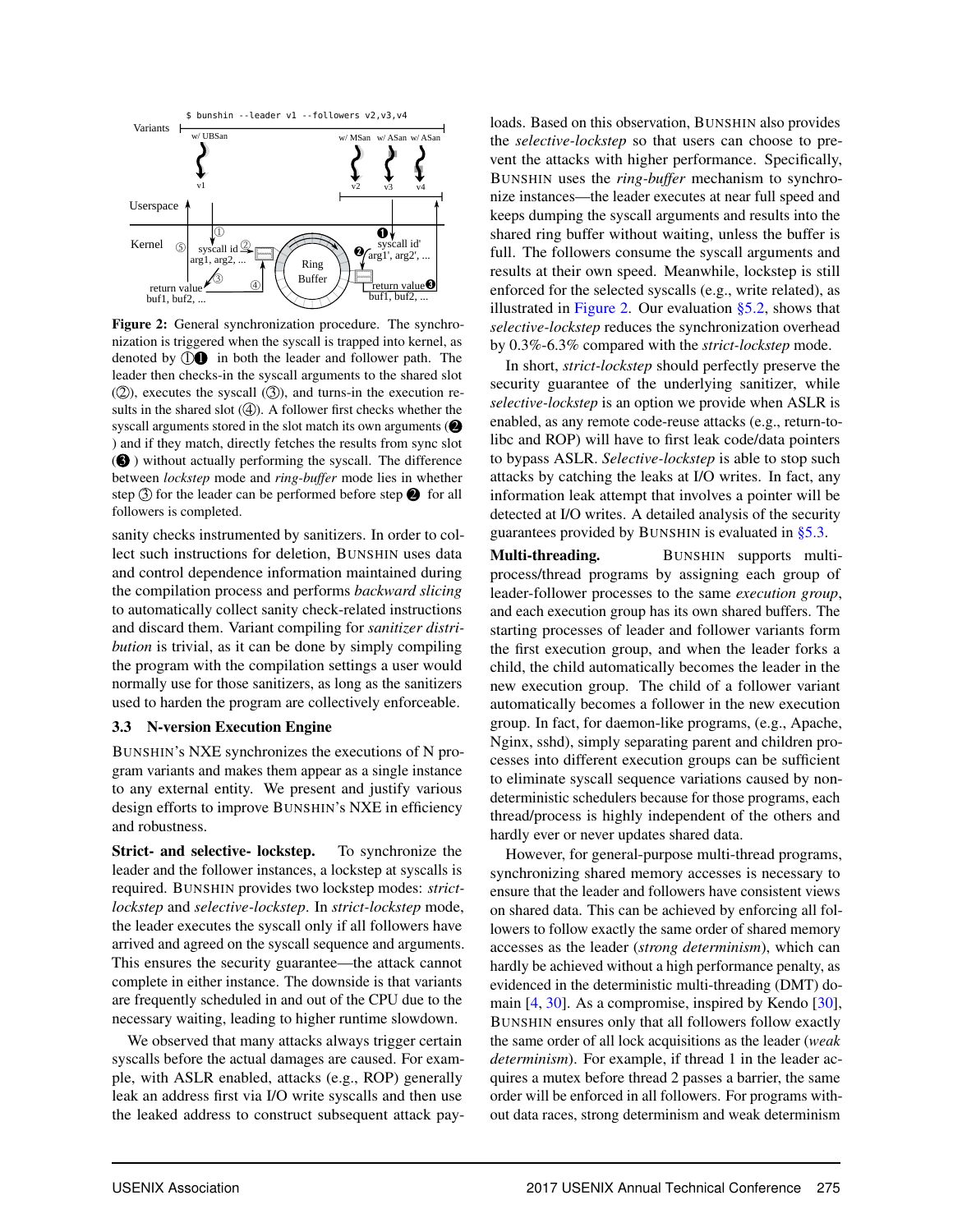offer equivalent guarantees [30]. BUNSHIN achieves this with an additional 8.5% overhead on SPLASH-2x and PARSEC benchmarks (§5.2).

We argue that ensuring *weak determinism* is sufficient for the majority of multi-thread programs, as race-free programming is encouraged and tools have been proposed to help developers eliminate data races [17, 18]. However, should this becomes a problem in the future, BUNSHIN is capable of plugging in sophisticated DMT solutions such as DThreads [26] with minor adjustments.

Sanitizer-introduced syscalls. Memory safety techniques generally issue additional syscalls during program execution to facilitate sanity checks. With all sanitizers we tested, i.e., ASan, MSan, UBSan, Softbound, CETS, CPI, and SAFECode, all introduced syscalls can be categorized into three classes: 1) pre-launch data collection, 2) in-execution memory management, and 3) post-exit report generation. To illustrate, before executing the main function, ASan goes through a data collection phase by reading various files in /proc/self directory (on Linux system). During program execution, ASan issues additional memory-related syscalls for metadata management. Upon program exit, ASan might invoke external programs to generate human readable reports.

Given that variants instrumented with different sanity checks are expected to have diverged syscall sequences, BUNSHIN needs to address this issue to avoid false alerts. In achieving this, BUNSHIN 1) starts synchronization only when a program enters its main function; 2) ignores all the memory management-related syscalls; and 3) stops synchronization by registering as the first exit handler.

We verified that all the syscall divergences caused by the aforementioned sanitizers are successfully resolved. Although this is only an empirical verification, we believe this can be a general solution because any practical security mechanism should not alter program semantics in normal execution states, which, reflected to the outside entities, are syscall sequences and arguments.

## 4 Implementation

## 4.1 Automated Variant Generator

Profiling. To obtain overhead data for *check distribution*, BUNSHIN instruments the program with performance counters based on how the underlying sanitizer works. As a prototype system, BUNSHIN currently measures the execution time of all program functions based on the observation that the majority of memory-related security checks (as discussed in §2.1) operate at function level. We discuss how to perform profiling instrumentation in a generic way in §6. Obtaining profiling data for *sanitizer distribution* is easy, as no extra instrumentation is needed. BUNSHIN runs the program with each security mechanism individually enforced and obtains the overall execution time.

Check removal. BUNSHIN removes sanity checks at function level and the process consists of two steps:

In the *discovery* step, BUNSHIN compiles a baseline version and an instrumented version of the same program and then uses an analysis pass to dump the added/modified basic blocks per function. Among these basic blocks, BUNSHIN considers a basic block that 1) is a branch target, 2) contains one of the known sanity check handler functions (e.g., in the case of ASan, functions prefixed with \_\_asan\_report\_), and 3) ends with the special LLVM unreachable instruction as a *sink* point for security checks. This is based on the properties of sanitizers, as a sanity check should preserve program semantics, i.e., special procedures are only invoked when a sanity check fails. Instrumentations for metadata maintenance involves neither sanity check functions nor unreachable instructions and hence are filtered out in this step.

In the *removal* step, BUNSHIN automatically reconstructs sanity checks based on the observation that sanity checks are instructions that branch to the *sink* points found in *discovery* step. After identifying the branching points and the corresponding condition variables, BUNSHIN performs a recursive backward trace to variables and instructions that lead to the derivation of the condition variable and marks these instructions during tracing. The backward trace stops when it encounters a variable that is not only used in deriving the value of the condition variable but also used elsewhere in the program, an indication that it does not belong to the sanity check. Removing the sanity check is achieved by removing all marked instructions found in the above process. This functionality is implemented as an LLVM pass.

## 4.2 N-version Execution Engine

Pthreads locking primitives. BUNSHIN enforces *weak determinism* discussed in §3.3 by re-implementing the full range of synchronization operations supported by pthreads API, including locks, condition variables, and barriers. BUNSHIN introduces a new syscall, synccall, specifically for this purpose. synccall is exposed to processes under synchronization by hooking an unimplemented syscall in an x86-64 Linux kernel (tuxcall). In the kernel module, BUNSHIN maintains an order\_list to record the total ordering of locking primitive executions. When a leader thread hits a primitive, e.g., pthread\_mutex\_lock, it calls synccall to atomically put its *execution group* id (EGID) in the order\_list and wake up any follower threads waiting on its EGID before executing the primitive. When a follower thread hits a primitive, the call to synccall will first check whether it is the thread's turn to proceed by comparing its EGID and the next EGID in the order\_list. The thread will proceed if it matches; otherwise, it puts itself into a variant-specific waitqueue. If the primitive may cause the thread to sleep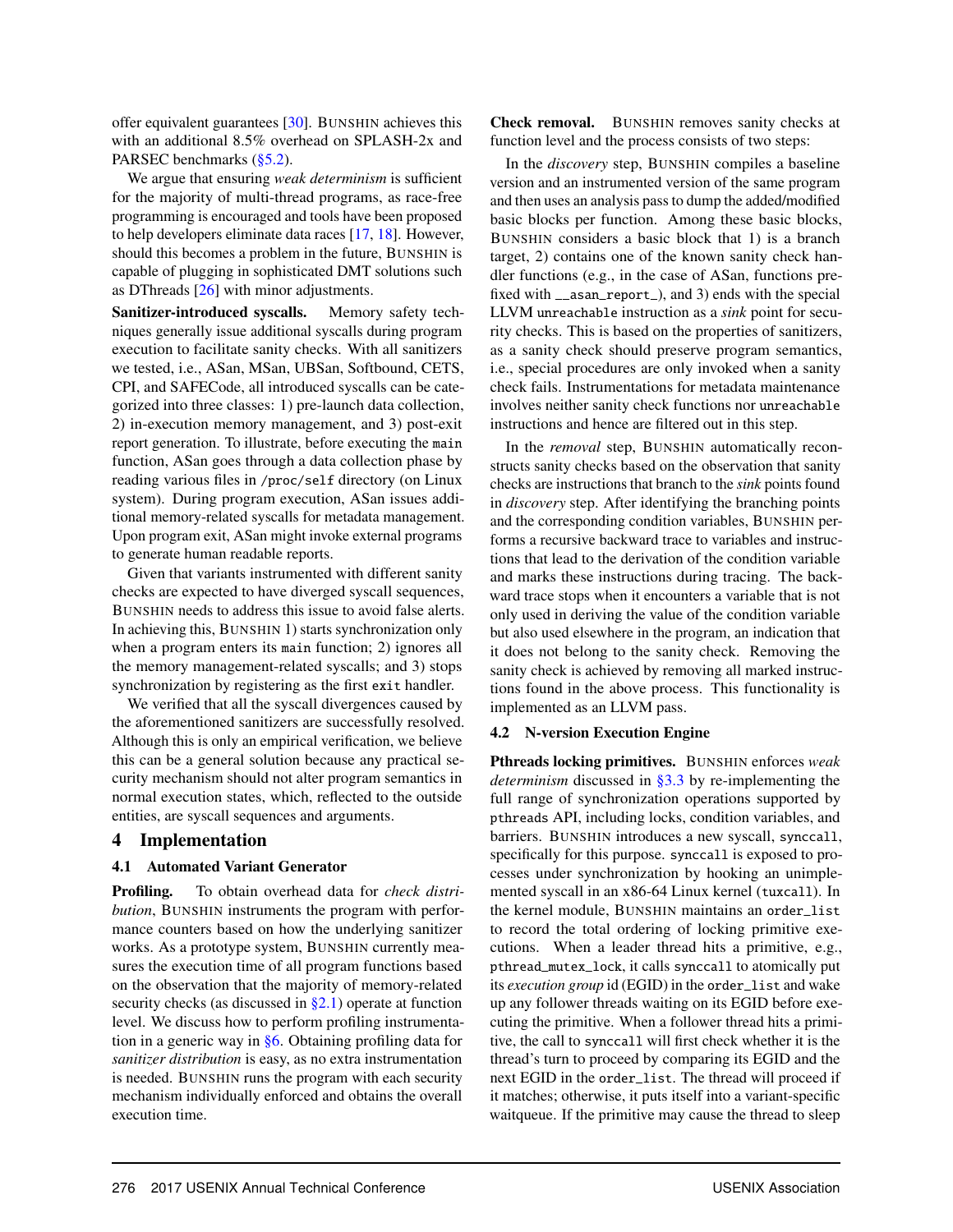(such as a mutex), the thread wakes up its next sibling in the waitqueue, if there are any, before sleeping.

Hooking pthreads' locking primitives is done by placing the patched primitives in a shared library, which is guaranteed to be loaded earlier than libpthread.

The drawbacks of this implementation are also obvious: 1) BUNSHIN is unable to handle multi-thread programs that are built with other threading libraries or that use nonstandard synchronization primitives (e.g., using futex directly); 2) The performance overhead of BUNSHIN increases linearly with the usage frequency of these primitive operations. Fortunately, the majority of multi-thread programs are compatible with pthreads and locking primitives are only used to guard critical sections, which represent only a small fraction of execution.

Shared memory access. Similar to the approach used by MSan to trace uninitialized memory accesses, whenever BUNSHIN detects mapping of shared memory into the variant's address space (by the indication of mmap syscall with specific flag combinations), it creates shadow memory copies of the same size and then marks them as "poisoned" state HWPOISON whereby any access attempts to the mapped memory will also lead to an access attempt to the shadow copy, which eventually triggers a signal (SIGBUS). Upon capturing the signal, memory access is synchronized in the normal way syscalls are handled, i.e., compare and copy content of the accessed address from the leader's mapping to the followers mapping.

Workflow. BUNSHIN can be started with the path to each variant and the program arguments. BUNSHIN first informs the kernel module to patch the syscall table and then sets the LD\_PRELOAD environment variable to the library containing patched virtual syscalls and pthread locking primitives. It then forks N times and launches one program variant in each child process. After that, BUNSHIN pauses and waits for status change of the variants. If any of the variant process is killed due to behavior divergences, BUNSHIN alerts and aborts all variants. Otherwise, it exits when all variants terminate.

## 5 Evaluation

In this section, we first evaluate BUNSHIN's NXE in terms of robustness and efficiency. In particular, we run BUNSHIN on various programs and empirically show that BUNSHIN is capable of handling the majority of them with low overhead and no false alarms. We also empirically test whether BUNSHIN can provide the same level of security guarantee as the underlying sanitizers, in other words, whether BUNSHIN might compromise the security by partitioning the program or splitting the sanitizers.

We then showcase how to accelerate ASan-hardened programs with *check distribution* and UBSan-hardened programs with *sanitizer distribution*. We use another case study – combining ASan, MSan, and UBSan – to show that BUNSHIN is capable of unifying security mechanisms that have conflicted implementations.

We also evaluate BUNSHIN in terms of hardware resource consumption, which could limit BUNSHIN's applicability, and report the performance of BUNSHIN under various levels of system load.

Experiment setup. The experiments are primarily conducted on a machine with Intel Xeon E5-1620 CPU (4 cores) and 64GB RAM running 64-bit Ubuntu 14.04 LTS, except the experiment on scalability, which is done with Intel Xeon E5-2658 (12 cores), and the experiment on RIPE benchmark, which is done on a 32-bit virtual machine. For evaluations on web servers, we dedicate another machine to launch requests and measure server response time. The client machine is connected to the experiment machine with a direct network cable. The associated network card permits 1000Mb/s bandwidth. Unless stated otherwise, the NXE is configured to run in *strict-lockstep* mode for stronger security guarantee.

#### 5.1 NXE Robustness

We use a mixed sample of CPU-intensive and IO-intensive programs for experiments, including SPEC2006 benchmark representing single-thread programs, PARSEC, and SPLASH-2x benchmark for multi-threaded programs, and Nginx and Lighttpd as representative server programs. For each sample program, we compile it with the LLVM compiler framework and run the same binary on BUNSHIN's NXE, i.e., BUNSHIN will synchronize identical N binaries. This is to (empirically) verify the robustness of BUNSHIN's NXE design.

We do not observe false positives in any experiments on SPEC, SPLASH-2x, Nginx, and Lighttpd. However, BUNSHIN is only able to run on six out of 13 programs in the PARSEC benchmark. raytrace would not build under clang with -flto enabled. canneal, facesim, ferret, and x264 intentionally allow for data races. fluidanimate uses ad-hoc synchronization and hence, bypassing pthreads APIs and freqmine does not use pthreads for threading. These represent the limitation of BUNSHIN's NXE: enforcing only weak determinism on pthreads APIs.

#### 5.2 NXE Efficiency & Scalability

Figure 3 and Figure 4 show the efficiency evaluation of the NXE under both strict- and selective-lockstep modes when synchronizing 3 variants. For the SPEC2006 benchmark, the average slowdowns for the two modes are 8.1% and 5.3%, respectively. The overhead is sightly higher on multi-threaded benchmarks (SPLASH-2x and PARSEC) – 15.7% and 13.8%. This is due to the additional overhead for recording and enforcing the total order of locking primitive acquisitions. The selective-lockstep mode reduces the overhead by 0.3%-6.3% in the benchmark programs.

We further evaluate the efficiency of BUNSHIN's NXE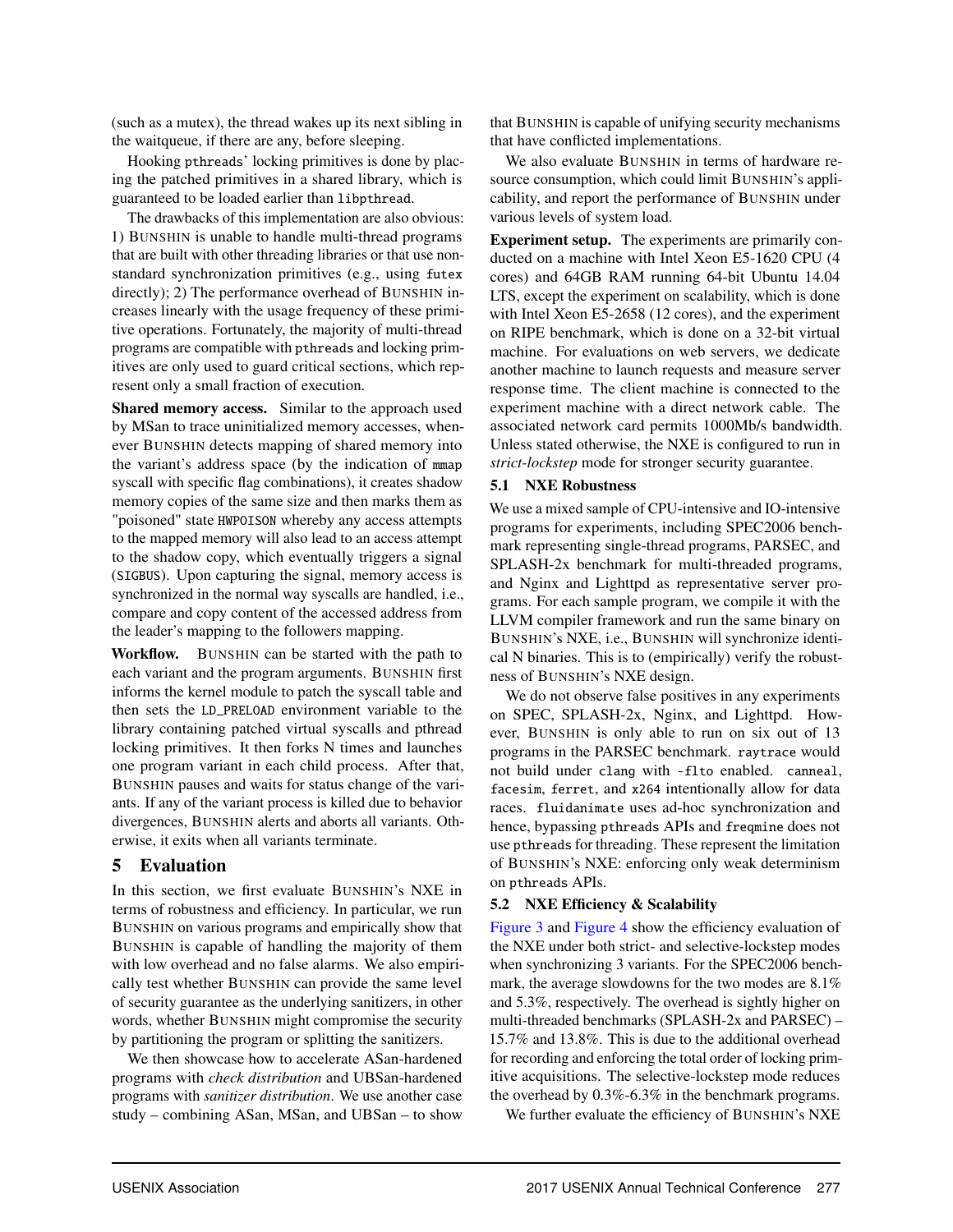

Figure 3: Evaluation of BUNSHIN' NXE efficiency with SPEC2006.



Figure 4: Evaluation of BUNSHIN's NXE efficiency with SPLASH-2x and PARSEC (number of threads = 4).

on two server programs, lighttpd, representing singlethread servers, and nginx, representing multi-threaded servers. We synchronize 3 variants and for nginx, we run 4 worker threads, the default value after installation. We simulate various workload situations by using 64 (light), 512 (heavy), and 1024 (saturated) concurrent connections and simulate HTTP requests to files of 1KB and 1MB.

The results are shown in Table 2. A noticeable difference is that the percentage overhead when requesting small files (e.g., 1KB), is significantly larger compared with requesting large files (e.g., 1MB). The reason is that, while the absolute value of overhead is comparable in both situations, it can be better amortized into the networking time of a large file, therefore leading to smaller relative overhead. We believe that in real-world settings when the servers are connected to LANs and WANs, even the overhead for smaller files can be amortized in the networking time, leading to unnoticeable overhead.

Figure 5 shows the scalability of BUNSHIN's NXE in terms of total number of variants synchronized. We use a 12-core machine for this experiment as the number of variants should not exceed the number of cores available. As the number of variants goes from 2 to 8, the overhead increases from 0.9% to 21% accordingly. The primary reason for overhead increase is the LLC cache pressure, as the cache miss rates increase exponentially when more variants are executed in parallel. Recently added CPU features such as Intel Cache Allocation Technology [22] might help to mitigate this problem.

#### 5.3 Security Guarantee

BUNSHIN does not remove any sanity checks, but only distributes them into multiple variants. In *strict-lockstep* mode, BUNSHIN should not compromise the intended security guarantee, as no variant can proceed with a syscall without the arrival of other variants. Conceptually, the only way to compromise all variants is to launch an attack that is out of the protection scope of the underlying

| Config                       | Conn | Base |      | <b>Strict</b>   |      | <b>Selective</b> |
|------------------------------|------|------|------|-----------------|------|------------------|
| lighttpd                     | 64   | 10.3 | 11.9 | 15.3%           | 11.8 | 14.6%            |
| 1 Process                    | 512  | 8.71 | 10.5 | 20.5%           | 10.1 | 15.7%            |
| 1K File                      | 1024 | 8.48 | 10.4 | 22.6%           | 10.1 | 19.3%            |
| lighttpd                     | 64   | 974  | 994  | 2.05%           | 992  | 1.85%            |
| 1 Process                    | 512  | 959  | 972  | 1.35%           | 970  | 1.15%            |
| 1M File                      | 1024 | 955  | 964  | 0.91%           | 961  | 0.63%            |
| nginx                        | 64   | 9.81 | 11.6 | 18.7%           | 11.2 | 14.3%            |
| 4 Threads                    | 512  | 8.46 | 10.3 | 21.9%           | 9.88 | 16.8%            |
| 1K File                      | 1024 | 8.20 | 10.2 | 24.4%           | 9.63 | 17.4%            |
| nginx                        | 64   | 950  | 967  | 1.79%           | 964  | 1.47%            |
| 4 Threads                    | 512  | 985  | 999  | 1.40%           | 996  | 1.12%            |
| 1M File                      | 1024 | 979  | 998  | 1.94%           | 995  | 1.63%            |
| Ave. $(1KB)$<br>Ave. $(1MB)$ |      |      |      | 20.56%<br>1.57% |      | 16.4%<br>1.31%   |

Table 2: Performance of lighttpd and nginx under BUNSHIN's NXE, Performance measured as the processing time per request (unit.  $\mu$ s). We use apachebench as test driver and run each experiment 1000 times to reduce the effect of network noise.

sanitizer. Given that there is no attack window between variants, if an input sequentially compromises all variants without causing a divergence, it means the input bypasses all sanity checks. In this case, the attack will also succeed even if all checks are enforced in one variant (i.e., no BUNSHIN). In other words, the attack is essentially not in the protection scope of the underlying sanitizers and hence will not be in the scope of BUNSHIN.

On the other hand, the *selective-lockstep* mode might introduce an attack window between the variants that allow an attacker to potentially compromise them one by one. However, BUNSHIN remains effective if the window is small enough. To quantify the attack window, we measure the syscall distance between the leader and the slowest follower during our experiments. For CPU-intensive programs (SPEC2006, PARSEC, and SPLASH-2x), the average number of syscall gap is 5 while for IO-intensive programs (lighttpd and nginx), the average number of syscall gap is only 1. The gap is small because even in *selective-lockstep* mode, the variants are still strictly synchronized at IO-related syscalls. We believe that this is a small enough time frame to thwart attackers.

To empirically confirm that real-world attacks can be thwarted even in *selective-lockstep* mode, we first evaluated BUNSHIN on the RIPE benchmark with *check distribution* on ASan. In particular, in compiling the programs generated by the RIPE benchmark, we go through the normal *check distribution* procedure to produce two variants, and then launch and synchronize them with our NXE. The results in Table 3 confirm that BUNSHIN does not compromise the intended security guarantee of ASan.

To further verify this, we applied BUNSHIN to five real-world programs, nginx, cpython, php, openssl, and httpd, which contain known vulnerabilities that can be detected by ASan (to evaluate *check distribution*) and UBSan (to evaluate *sanitizer distribution*). Similar to the RIPE benchmark case, we apply BUNSHIN on these vulnerable programs to produce two variants and later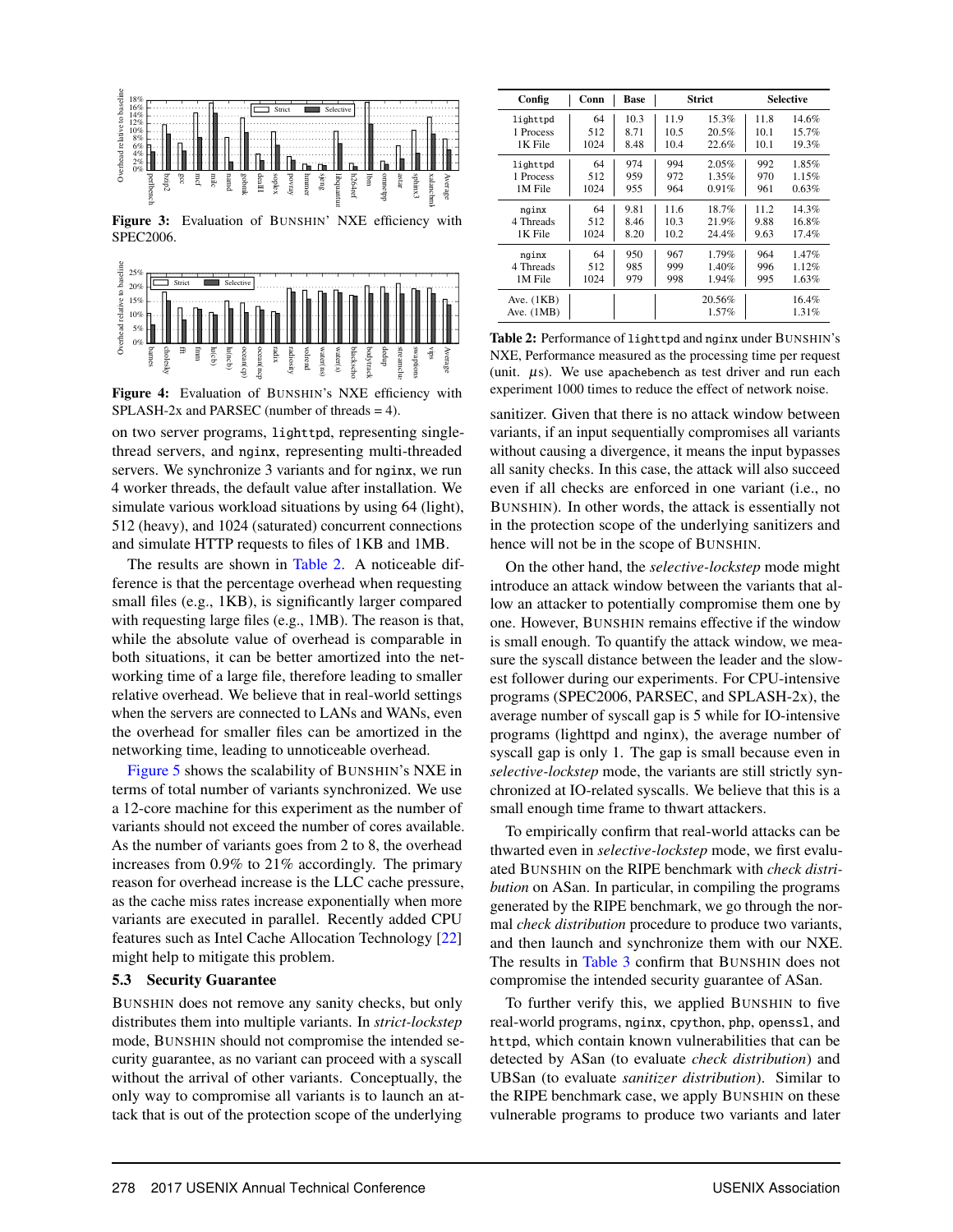

Figure 5: Scalability of BUNSHIN in terms of synchronizing 2 to 8 variants. For each program, we show the synchronization overhead over the baseline execution. On average, the overhead almost doubled with 2 more variants synchronized. Different programs show slightly different patterns in overhead growth. One of the reasons could be their differences in cache sensitivity [23].

| Config         | Succeed | Probabilistic |     | Failed   Not possible |
|----------------|---------|---------------|-----|-----------------------|
| Default        | 114     | 16            | 720 | 2990                  |
| ASan           | о       |               | 842 | 2990                  |
| <b>BUNSHIN</b> |         |               | 842 | 2990                  |

Table 3: We first run the RIPE benchmark on vanilla 32-bit Ubuntu 14.04 OS, and 114 exploits always succeed and 16 succeed probabilistically. After adding ASan in the compilation, only 8 exploits succeed. After applying *check distribution* on the programs, still the same 8 exploits succeed.

| Program           | <b>CVE</b> | <b>Exploits</b> | <b>Sanitizer</b> | <b>Detect</b> |
|-------------------|------------|-----------------|------------------|---------------|
| $n$ ginx $-1.4.0$ | 2013-2028  | blind ROP       | ASan             | Yes           |
| $cython-2.7.10$   | 2016-5636  | int. overflow   | ASan             | <b>Yes</b>    |
| $php-5.6.6$       | 2015-4602  | type confusion  | ASan             | <b>Yes</b>    |
| openssl-1.0.1a    | 2014-0160  | heartbleed      | ASan             | Yes           |
| httpd-2.4.10      | 2014-3581  | null deref.     | UBSan            | Yes           |

Table 4: Empirically test BUNSHIN's security guarantee with real-world programs and CVEs.

launch and synchronize them with our NXE. We then use the same exploit that triggered the warnings from ASan or UBSan to drive the program under BUNSHIN and check to see whether the same warnings are raised. The result show that all exploitation attempts are detected (Table 4).

For a concrete example, we applied BUNSHIN to nginx-1.4.0, which contains bug CVE-2013-2028 that can be detected by ASan. We use *check distribution* to produce two variants, A and B and use three published exploits [6, 12, 13] to test whether they can succeed in exploiting the vulnerable nginx protected under BUNSHIN. The result shows that, when the overflow is triggered, variant A issues a write syscall (trying to write to stderr) due to ASan's reporting, while B does not. A further investigation on the protection distribution report shows that the vulnerable function ngx\_http\_parse\_chunked is instructed to be protected by variant A, which explains why variant A issues the write syscall.

Attacking BUNSHIN. Given the attack window in *selective-lockstep* mode, an attacker might be able to complete some simple attacks before detection, such as killing child threads/processes, closing file/sockets, or exhausting resources by allocating large chunks of memory, etc., provided that the attacker can inject shellcode or reuse program code to invoke the call and place the arguments of syscall in correct addresses. An attacker might also launch denial-of-service attacks by sending compromised variants into infinite loops that do not involve synchronize syscalls (in both modes) or sleep/pause indefinitely (in

#### *selective-lockstep* mode).

Another attack vector is BUNSHIN's variant monitor. For example, an attacker might intentionally crash BUNSHIN with unhandled non-deterministic sources such as uninitialized data (e.g., some encryption libraries intentionally use uninitialized data as a source of entropy, although such a practice is discouraged). In addition, although we take care to keep the variant monitor simple and secure, it is not guaranteed to be bug-free. Therefore, if an attacker compromises the variant monitor, he/she might be able to circumvent syscall synchronization.

#### 5.4 *Check Distribution* on ASan

We show the effectiveness of *check distribution* in accelerating the performance of programs instrumented with ASan. The reason we choose ASan for the case study is twofold: 1) ASan is representative of how memory error detection techniques are generally enforced – introducing runtime sanity checks. In addition, the majority of checks placed in the program are independent of each other and hence satisfy the assumption of *check distribution*. 2) ASan provides a relatively high coverage on memory safety and hence is appealing for long-living processes (like server programs) to thwart attackers at runtime. However, the slowdown by enforcing ASan to the whole program is the main obstacle in making it useful in production. We hope this experiment will provide insights on how to use ASan through BUNSHIN.

The case study is done with the SPEC2006 benchmark programs using the train dataset for profiling and reference dataset for the actual performance measurement. On average, the runtime slowdown caused by ASan is reduced from 107% (enforced to the whole program) to 65.6% (2 variants) and 47.1% (3 variants), respectively, about 11% more than  $\frac{1}{2}$  and  $\frac{1}{3}$  of the original slowdown. Due to space constraints, we show only results for the more complex case (3 variants) in Figure 6.

However, we also observed two outliers that do not show overhead distribution: hmmer and lbm. After investigating their execution profile, we observe that there is a single function that accounts for over 95% of the execution time and the slowdown caused by ASan. Since BUNSHIN performs sanity check distribution at the function level, the overhead is inevitably distributed to one variant, causing that variant to be the bottleneck of the entire system. However, concentrating functionalities in one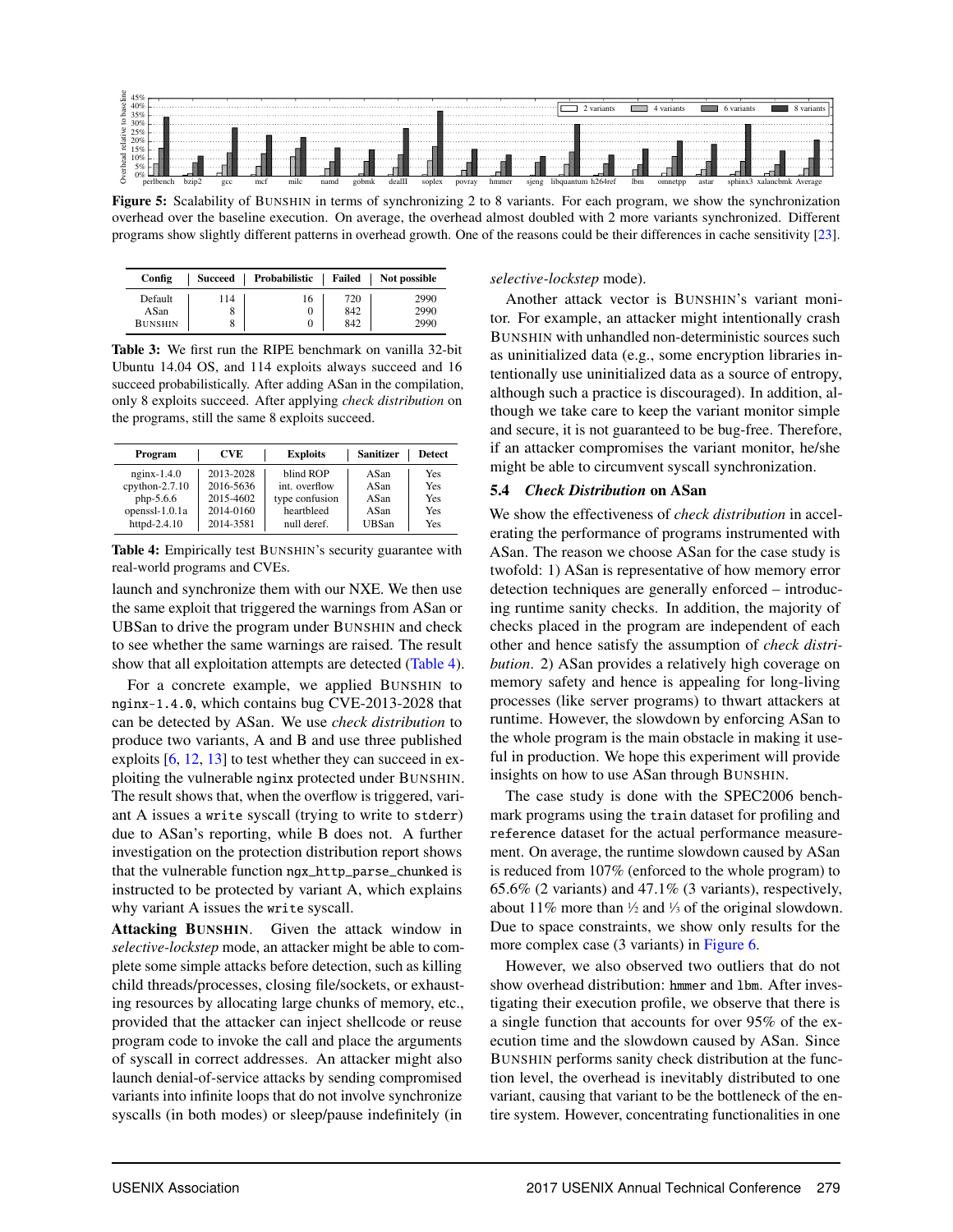

Figure 6: Effectiveness of *check distribution* on ASan with three variants. For each program, we show the total overhead if ASan is applied to the whole program as well as per-variant overhead and BUNSHIN overall overhead. The two programs on the right are outliers that do not show overhead distribution.



Figure 7: Effectiveness of *sanitizer distribution* on UBSan with three variants. For each program, we show the total overhead if all checks of UBSan are enforced as well as per-variant overhead and BUNSHIN overall overhead. For dealII and xalancbmk, the overhead number is 4x larger than what is shown in the figure.

single function is rarely seen in the real-world software we tested, including Python, Perl, PHP Apache httpd, OrzHttpd, and OpenSSL; hence, we do not believe these outliers impair the practicality of BUNSHIN.

#### 5.5 *Sanitizer Distribution* on UBSan

UBSan is a representative example to illustrate why collectively enforcing lightweight sanity checks might lead to significant overall slowdown. UBSan contains 19 sub-sanitizers, each with overhead no more than 40%. However, adding them leads to over 228% overhead on SPEC2006 benchmarks, making UBSan a perfect example to exercise *sanitizer distribution*.

Similar to the ASan case study, the test case is done with SPEC2006 programs using train dataset for profiling and reference dataset for experimentation. On average, the runtime caused by UBSan is reduced from 228% (enforced all checks) to 129% (2 variants) and 94.5% (3 variants), respectively, about 15% more than  $\frac{1}{2}$  and  $\frac{1}{3}$  of the original slowdown. Due to space constraints, we show only the results for the more complex case (3 variants) in Figure 7. This deviation from the theoretical optimum is a bit larger compared with the ASan case study because we only have 19 elements in the set and hence are less likely to get balanced partitions across variants. However, it still shows the effectiveness of *sanitizer distribution* in accelerating the overall performance.

## 5.6 Unifying LLVM Sanitizers

In theory, BUNSHIN is capable of unifying any security mechanism that falls in the *sanitizers* definition in §3.1. The reason we choose LLVM sanitizers (ASan, MSan, UBSan) for the case study is mainly because: collectively, they provide almost full protection against memory error, which we have not seen in any other work. Unifying them through BUNSHIN might give some insight on how to achieve full memory error protection without any reengineering effort to these sanitizers.

In this case study, each variant is simply the program compiled with one of the sanitizers with the default compilation settings. We measure the execution time of each program variant when running by itself and also the total execution time of BUNSHIN. The result is reported in Figure 8. On average, the total slowdown of combining these sanitizers is 278%, with only 4.99% more compared with merely enforcing the slowest sanitizer among the three. In other words, paying a little slowdown for synchronization helps bring additional protection provided by the other two sanitizers.

## 5.7 Hardware Resource Consumption

Memory. Since all variants are loaded into memory for parallel execution, the basic memory usage is almost linear to the number of variants. This is an inherent trade-off for execution time. In addition, whether *check distribution* helps to split memory overhead caused by a sanitizer depends on the sanitizer' internal working, In the case study of ASan, although each variant executes only a portion of the sanity checks, it still needs to shadow the whole memory space as required by ASan. Therefore, the memory overhead of ASan still applies to each variant. However, the memory overhead can be distributed for shadow stack-based techniques. By definition, *sanitizer distribution* can be used to distribute memory overhead to multiple variants. In the UBSan case study, the memory overhead of each variant is the sum of all enforced sub-sanitizers' overhead.

CPU cycles. BUNSHIN's NXE utilizes spare cycles in a multi-core CPU for efficient variant synchronization. If the CPU does not provide sufficient parallelism, BUNSHIN will not be able to improve the performance; instead, it will only introduce more performance overhead. An evaluation on C/C++ programs in the SPEC2006 benchmark shows that the average synchronization overhead is 103.1% when running BUNSHIN on a single core.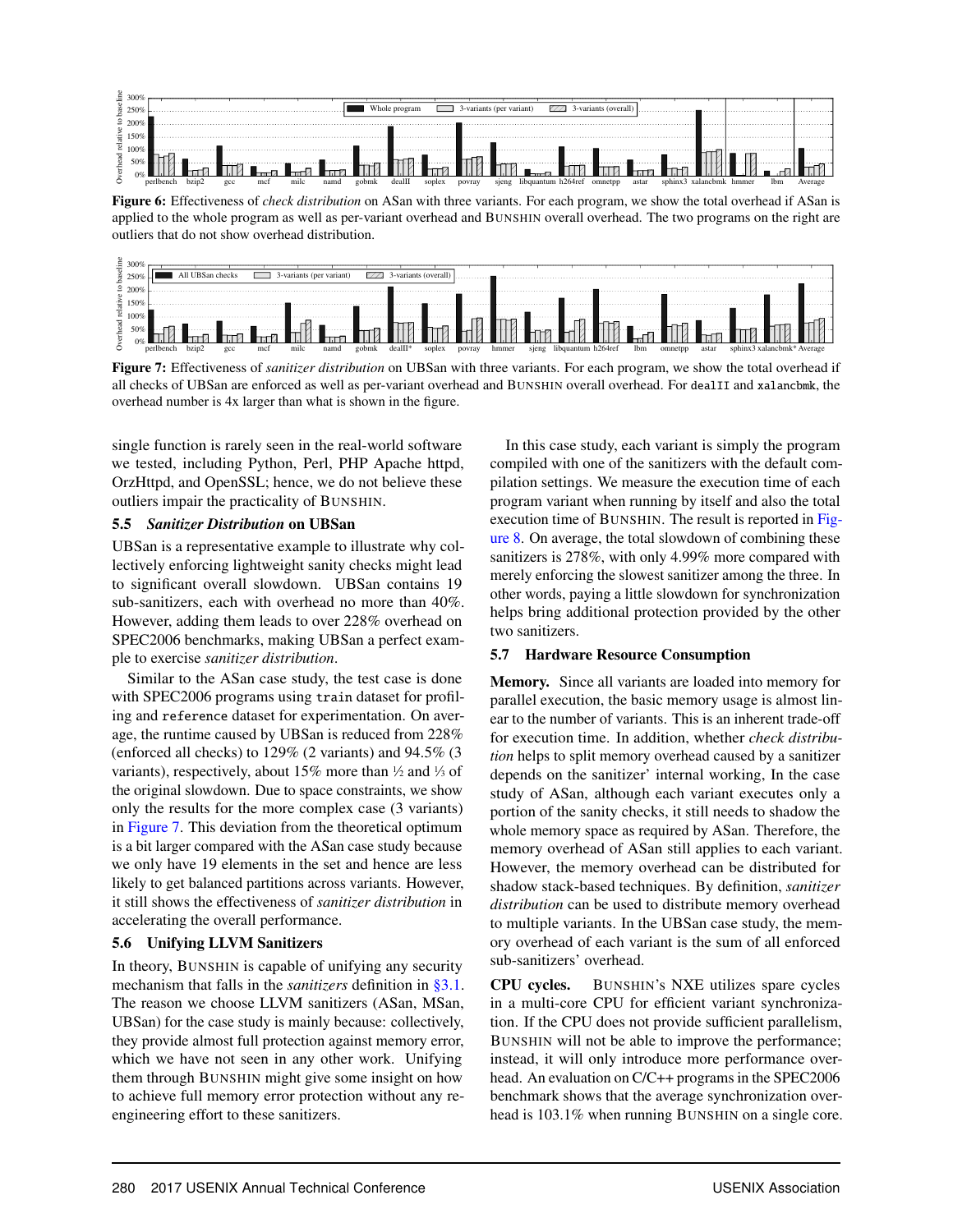

Figure 8: Performance result of each LLVM sanitizer respectively as well as the overall performance overhead when unified under BUNSHIN. gcc cannot run with MSan, therefore, we exclude the evaluation on it. For dealII and xalancbmk the overhead number is 4x larger than what is shown in the figure.



Figure 9: Evaluation of BUNSHIN execution engine under various workload levels. The experiment is done with the configuration of synchronizing 2 variants. We use the system-stressing tool stress-ng to add background workloads including CPU tasks, cache thrashing, and memory allocations and deallocations. We maintain the background load level at 50% and 99%, respectively. The 2% load for the baseline case is due to the kernel and OS background services.

Although BUNSHIN is not suitable for devices with a single core, it does not mean that BUNSHIN requires exclusive cores to work. In fact, due to OS-level task scheduling, BUNSHIN can exploit free cycles in the CPU as long as not all cores are fully utilized. Figure 9 shows that BUNSHIN's performance is stable under various load levels. The average slowdown due to synchronization is 10.23% and 13.46%, respectively, when the CPU is half and fully loaded, slightly higher than the case when the load is small  $(8.1\%)$ . The results prove that the performance of BUNSHIN is stable across various load levels.

## 6 Discussion

Trading-off resources for time. There is no doubt that BUNSHIN's parallelism consumes more hardware resources; hence BUNSHIN is not suitable for cases where hardware resources are scarce. In fact, BUNSHIN's design is inspired by the popularity of multi-core processors and large-size cache and memory, and trade-off resource usages for execution time. BUNSHIN empowers users to make use of available hardware resources to improve both security and runtime performance and sheds lights on how to solve a difficult problem —speeding up hardened programs without sacrificing security —with simply more hardware resources, which are easy to obtain.

Sanitizer integration. BUNSHIN currently has no integration with the sanitizers, i.e., it does not require detailed knowledge of how a sanitizer works in order to "de-instrument" the sanity checks. Although this gives BUNSHIN great flexibility, it also prevents BUNSHIN from further optimization. For example, ASan still shadows the whole memory space even when only a subset of sanity checks is performed per program variant, thus leading to increased memory usage in every variant. To solve this, we could modify ASan's logic in a way such that only a portion of the memory space is shadowed in each

variant; in other words, we can distribute the memory overhead to all program variants as well.

Finer-grained sanity check distribution. As shown in the case of hmmer and lbm, sanity check distribution at the function level might be too coarse grained if one or a few functions dominate the total execution. Therefore, to enable finer-grained overhead distribution, we plan to look into performing both profiling and check removal at the basic block level.

## 7 Conclusion

We presented BUNSHIN, an N-version system that seamlessly unifies different and even conflicting protection techniques while at same time reducing execution slowdown. BUNSHIN achieves this with two automated variant generation strategies (*check distribution* and *sanitizer distribution*) for distributing security checks to variants and an efficient parallel execution engine that synchronizes and monitors the behaviors of these variants. Our experiment results show that BUNSHIN is a practical system that can significantly reduce slowdown of sanitizers (e.g., 107% to 47.1% for ASan, 228% to 94.5% for UB-San) and collectively enforce ASan, MSan, and UBSan without conflicts with only 4.99% incremental overhead.

## 8 Acknowledgment

We thank our shepherd, Ittay Eyal, and the anonymous reviewers for their helpful feedback. This research was supported by NSF under award DGE-1500084, CNS-1563848, CRI-1629851, CNS-1017265, CNS-0831300, and CNS-1149051, ONR under grant N000140911042 and N000141512162, DHS under contract No. N66001- 12-C-0133, United States Air Force under contract No. FA8650-10-C-7025, DARPA under contract No. DARPA FA8650-15-C-7556, and DARPA HR0011-16-C-0059, and ETRI MSIP/IITP[B0101-15-0644].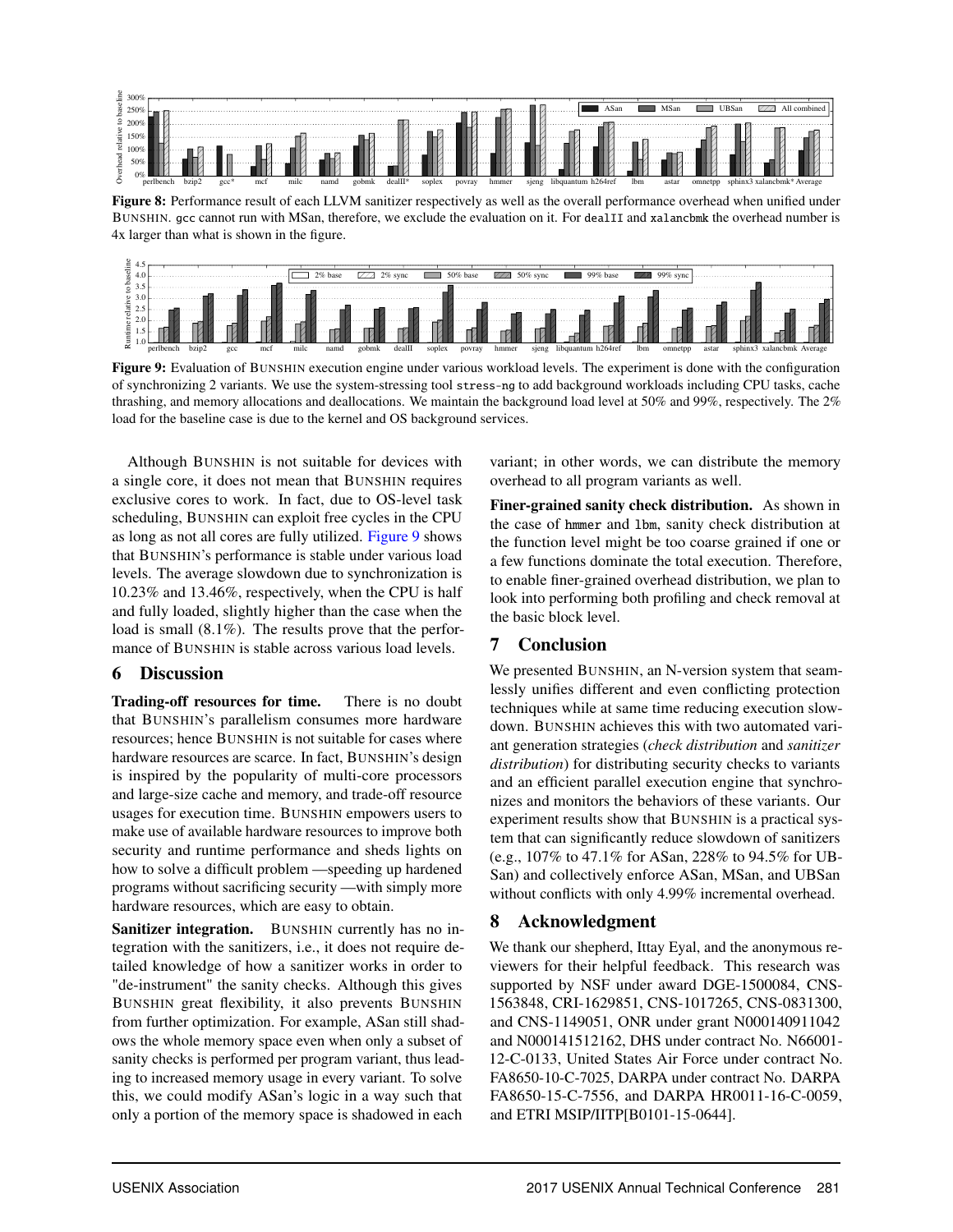### References

- [1] Martín Abadi, Mihai Budiu, Úlfar Erlingsson, and Jay Ligatti. Control-flow integrity. In *Proceedings of the 12th ACM Conference on Computer and Communications Security (CCS)*, Alexandria, VA, November 2005.
- [2] Matthew Arnold and Barbara G. Ryder. A framework for reducing the cost of instrumented code. In *Proceedings of the 2001 ACM SIGPLAN Conference on Programming Language Design and Implementation (PLDI)*, Snowbird, Utah, June 2001.
- [3] Adam Belay, Andrea Bittau, Ali Mashtizadeh, David Terei, David Mazieres, and Christos Kozyrakis. Dune: Safe user-level access to privileged CPU features. In *Proceedings of the 10th Symposium on Operating Systems Design and Implementation (OSDI)*, Hollywood, CA, October 2012.
- [4] Tom Bergan, Owen Anderson, Joseph Devietti, Luis Ceze, and Dan Grossman. Coredet: A compiler and runtime system for deterministic multithreaded execution. In *Proceedings of the 15th International Conference on Architectural Support for Programming Languages and Operating Systems (ASPLOS)*, Pittsburgh, PA, March 2010.
- [5] Philippe Bergheaud, Dinesh Subhraveti, and Marc Vertes. Fault tolerance in multiprocessor systems via application cloning. In *Proceedings of the 27th IEEE International Conference on Distributed Computing Systems (ICDCS)*, Toronto, Canada, June 2007.
- [6] Andrea Bittau, Adam Belay, Ali Mashtizadeh, David Mazieres, and Dan Boneh. Blind return oriented programming (brop), 2014. <http://www.scs.stanford.edu/brop>.
- [7] Danilo Bruschi, Lorenzo Cavallaro, and Andrea Lanzi. Diversified process replicÃę for defeating memory error exploits. In *Proceedings of the 2007 International Performance, Computing, and Communications Conference (IPCCC)*, New Orleans, LA, April 2007.
- [8] Roberto Capizzi, Antonio Longo, V. N. Venkatakrishnan, and A. Prasad Sistla. Preventing information leaks through shadow executions. In *Proceedings of the 2008 International Conference on Software Engineering (ICSE)*, Anaheim, CA, December 2008.
- [9] Liming Chen and Algirdas Avizienis. N-version programming: A fault-tolerance approach to reliability of software operation. In *Fault-Tolerant Computing, 1995*, Jun. 1995.
- [10] Benjamin Cox, David Evans, Adrian Filipi, Jonathan Rowanhill, Wei Hu, Jack Davidson, John Knight, Anh Nguyen-Tuong, and Jason Hiser. N-variant systems: A secretless framework for security through diversity. In *Proceedings of the 15th Usenix Security Symposium (Security)*, Vancouver, Canada, July 2006.
- [11] Stephen Crane, Andrei Homescu, Stefan Brunthaler, Per Larsen, and Michael Franz. Thwarting cache side-channel attacks through dynamic software diversity. In *Proceedings of the 2015 Annual Network and Distributed System Security Symposium (NDSS)*, San Diego, CA, February 2015.
- [12] Exploit Database. nginx 1.3.9-1.4.0 dos poc, 2013. [https:](https://www.exploit-db.com/exploits/25499) [//www.exploit-db.com/exploits/25499](https://www.exploit-db.com/exploits/25499).
- [13] Exploit Database. nginx 1.3.9/1.4.0 x86 brute force exploit, 2013. <https://www.exploit-db.com/exploits/26737>.
- [14] CVE Details. Vulnerabilities By Date, 2016. [http://www.](http://www.cvedetails.com/browse-by-date.php) [cvedetails.com/browse-by-date.php](http://www.cvedetails.com/browse-by-date.php).
- [15] Evelyn Duesterwald and Vasanth Bala. Software profiling for hot path prediction: less is more. *ACM SIGARCH Computer Architecture News*, December 2000.
- [16] Zakir Durumeric, James Kasten, David Adrian, J. Alex Halderman, Michael Bailey, Frank Li, Nicolas Weaver, Johanna Amann, Jethro Beekman, Mathias Payer, and Vern Paxson. The matter of heartbleed. In *Proceedings of the 2014 Conference on Internet*

*Measurement Conference*, IMC '14, 2014.

- [17] Laura Effinger-Dean, Brandon Lucia, Luis Ceze, Dan Grossman, and Hans-J. Boehm. Ifrit: interference-free regions for dynamic data-race detection. In *Proceedings of the 23th Annual ACM Conference on Object-Oriented Programming, Systems, Languages, and Applications (OOPSLA)*, Tucson, AZ, October 2012.
- [18] Cormac Flanagan and Stephen N Freund. Atomizer: A dynamic atomicity checker for multithreaded programs. In *Proceedings of the 31st ACM Symposium on Principles of Programming Languages (PoPL)*, Venice, Italy, January 2004.
- [19] Andrei Homescu, Steven Neisius, Per Larsen, Stefan Brunthaler, and Michael Franz. Profile-guided Automated Software Diversity. In *Proceedings of the 2013 International Symposium on Code Generation and Optimization (CGO)*, Shenzhen, China, February 2013.
- [20] Petr Hosek and Cristian Cadar. Safe software updates via multiversion execution. In *Proceedings of the 35th International Conference on Software Engineering (ICSE)*, San Francisco, CA, May 2013.
- [21] Petr Hosek and Cristian Cadar. Varan the unbelievable, an efficient n-version execution framework. In *Proceedings of the 20th International Conference on Architectural Support for Programming Languages and Operating Systems (ASPLOS)*, Istanbul, Turkey, March 2015.
- [22] Intel. Improving real-time performance by utilizing cache allocation technology, 2015. [http://www.intel.com/content/](http://www.intel.com/content/dam/www/public/us/en/documents/white-papers/cache-allocation-technology-white-paper.pdf) [dam/www/public/us/en/documents/white-papers/](http://www.intel.com/content/dam/www/public/us/en/documents/white-papers/cache-allocation-technology-white-paper.pdf) [cache-allocation-technology-white-paper.pdf](http://www.intel.com/content/dam/www/public/us/en/documents/white-papers/cache-allocation-technology-white-paper.pdf).
- [23] Aamer Jaleel. Memory characterization of workloads using instrumentation-driven simulation, 2010. [http://www.jaleels.](http://www.jaleels.org/ajaleel/publications/SPECanalysis.pdf) [org/ajaleel/publications/SPECanalysis.pdf](http://www.jaleels.org/ajaleel/publications/SPECanalysis.pdf).
- [24] Koen Koning, Herbert Bos, and Cristiano Giuffrida. Secure and efficient multi-variant execution using hardware-assisted process virtualization. In *Proceedings of the 46th International Conference on Dependable Systems and Networks (DSN)*, Toulouse, France, June 2016.
- [25] Volodymyr Kuznetsov, Laszlo Szekeres, Mathias Payer, George Candea, R. Sekar, and Down Song. Code pointer integrity. In *Proceedings of the 11th Symposium on Operating Systems Design and Implementation (OSDI)*, Broomfield, Colorado, October 2014.
- [26] Tongping Liu, Charlie Curtsinger, and Emery D. Berger. Dthreads: Efficient and deterministic multithreading. In *Proceedings of the 23rd ACM Symposium on Operating Systems Principles (SOSP)*, Cascais, Portugal, October 2011.
- [27] LLVM. UndefinedBehaviorSanitizer (UBSan) is a fast undefined behavior detector, Feb. 2015. [http://clang.llvm.org/docs/](http://clang.llvm.org/docs/UndefinedBehaviorSanitizer.html) [UndefinedBehaviorSanitizer.html](http://clang.llvm.org/docs/UndefinedBehaviorSanitizer.html).
- [28] Santosh Nagarakatte, Jianzhou Zhao, Milo M.K. Martin, and Steve Zdancewic. SoftBound: Highly compatible and complete spatial memory safety for C. In *Proceedings of the 2009 ACM SIGPLAN Conference on Programming Language Design and Implementation (PLDI)*, Dublin, Ireland, June 2009.
- [29] Santosh Nagarakatte, Jianzhou Zhao, Milo M.K. Martin, and Steve Zdancewic. CETS: Compiler enforced temporal safety for C. In *Proceedings of the 2010 International Symposium on Memory Management (ISMM)*, Toronto, Canada, June 2010.
- [30] Marek Olszewski, Jason Ansel, and Saman Amarasinghe. Kendo: Efficient deterministic multithreading in software. In *Proceedings of the 14th International Conference on Architectural Support for Programming Languages and Operating Systems (ASPLOS)*, Washington, DC, March 2009.
- [31] Luis Pina and Cristian Cadar. Towards deployment-time dynamic analysis of server applications. In *Proceedings of the 13th Inter-*